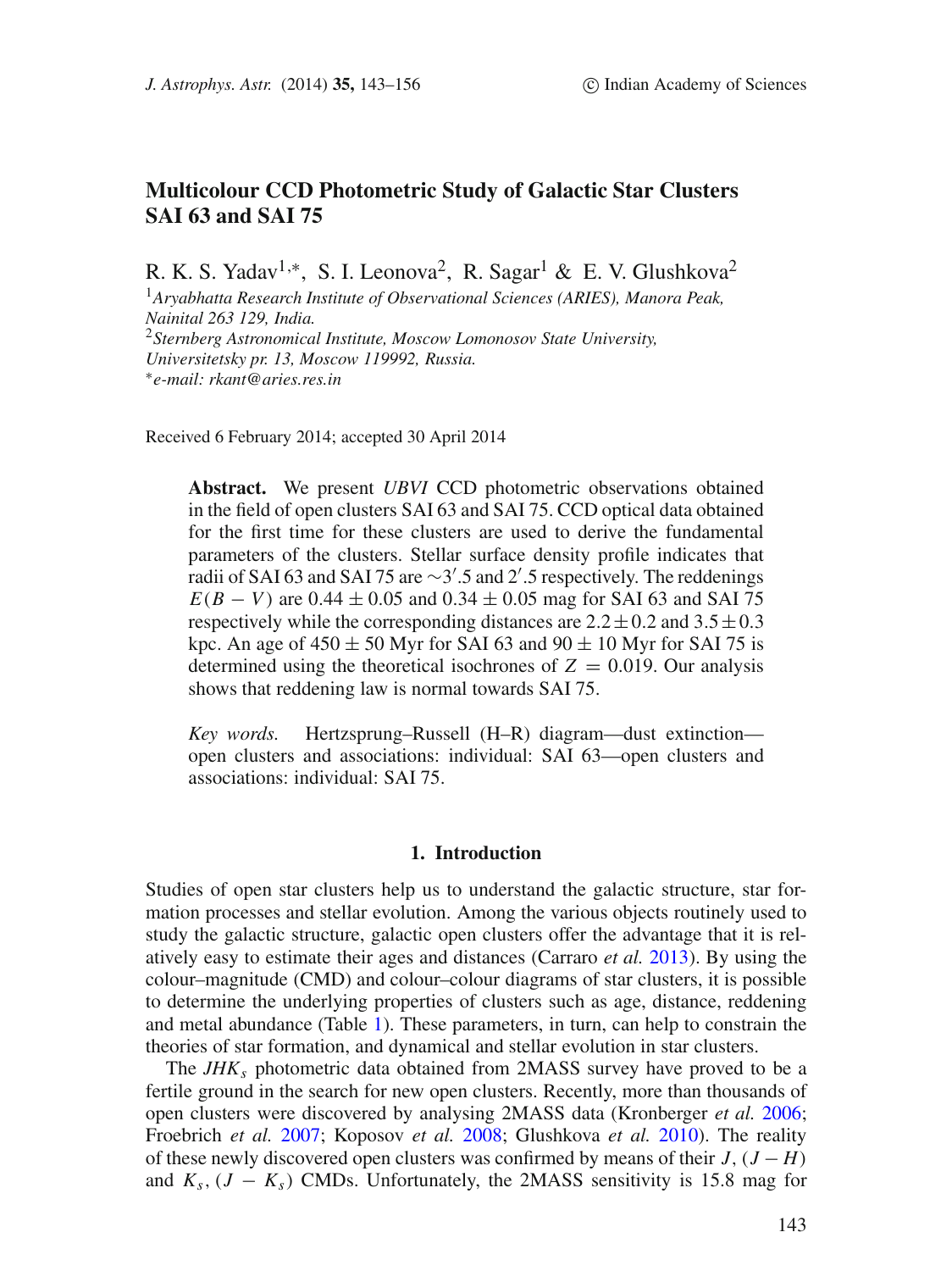| Name | $\alpha_{2000}$ | $\delta$ 2000<br>$(hh:mm:ss)$ $(dd:mm:ss)$ $(deg)$ $(deg)$ $(l)$ |  |                | <i>l b</i> Dia. $E(B-V)$<br>(mag)                                            | Distance<br>(pc)                                | log(age) |
|------|-----------------|------------------------------------------------------------------|--|----------------|------------------------------------------------------------------------------|-------------------------------------------------|----------|
|      |                 | SAI 75 07:15:22.5 $-07:25:20$ 222.3 1.9                          |  | $\overline{4}$ | SAI 63 06:13:44.5 + 06:56:58 202.4 -5.1 4 0.37 $\pm$ 0.13<br>$0.23 \pm 0.03$ | $1910 \pm 80$ $8.65 \pm 0.05$<br>$2800 \pm 330$ | < 8.6    |

<span id="page-1-0"></span>**Table 1.** Basic parameters of the clusters under investigation. The equatorial co-ordinates of J2000.0, diameter, reddening, distance and age of the clusters are taken from [http://ocl.sai.msu.ru/catalog/.](http://ocl.sai.msu.ru/catalog/)

*J*-band, 15.1 mag for *H*-band and 14.3 mag for  $K_s$  at  $S/N = 10$ , so for the majority of clusters, only the upper part of their CMD can be analysed. Therefore, cluster parameters derived using  $J$ ,  $H$  and  $K_s$  data need to be verified by utilizing CCD observations in optical passbands.

Considering the above we decided to study two open clusters SAI 63 and SAI 75 selected from the Sternberg Astronomical Institute Open Cluster Catalog (SAI OCL catalogue). The above star clusters were discovered using 2MASS *JHK<sup>s</sup>* data (Glushkova *et al.* [2010\)](#page-13-4). CCD data for these clusters are obtained for the first time. The aim of the present analysis is to estimate the fundamental parameters of the clusters using *UBVI* CCD photometric data. Photometric diagrams using the present data set, provide an opportunity to perform detailed analysis of these objects, and estimate the fundamental parameters like size, reddening, distance and age of the clusters under study.

The article is organized as follows: In section [1,](#page-0-0) we provide the introduction while section [2](#page-1-1) describes the acquired data set, their reduction procedure and calibration. Section [3](#page-4-0) introduces the basic diagrams we use to extract cluster's fundamental parameters. Finally, section [4](#page-12-0) summarizes the findings of this article.

### **2. Observations and reductions**

<span id="page-1-1"></span>We used CCD imaging to obtain *UBVI* photometry of the stars in the region of the open clusters SAI 63 and SAI 75. The data were obtained using the 2 K $\times$ 2 K CCD system at the *f* /13 Cassegrain focus of the 104-cm Sampurnanand telescope of ARIES, Nainital, India. The 0.36 arcsec pixel−<sup>1</sup> plate scale resulted in a total field-of-view of  $12.3 \times 12.3$  arcmin<sup>2</sup>. The readout noise and gain of the CCD are 5.3 e<sup>−</sup> and 10 e<sup>−</sup> ADU−<sup>1</sup> respectively. Deep exposures were taken in each passband for accurate photometric measurements of fainter stars. Furthermore, observations were taken in  $2\times2$  pixel binning mode to improve the signal-to-noise ratio (S/N) for relatively fainter stars. Observational information alongwith the date of observations are listed in Table [2.](#page-2-0) The identification maps of the clusters under study are shown in Fig. [1.](#page-2-1)

Bias and flat-field frames were taken during observations. Flat-field exposures were taken of the twilight sky in each filter. Bias and flat-field corrections were per-formed using the standard IRAF.<sup>1</sup> The DAOPHOT/ALLSTAR (Stetson [1987,](#page-13-5) 1992)

<span id="page-1-2"></span><sup>&</sup>lt;sup>1</sup>IRAF is distributed by the National Optical Astronomical Observatory which are operated by the Association of Universities for Research in Astronomy, under contract with the National Science Foundation.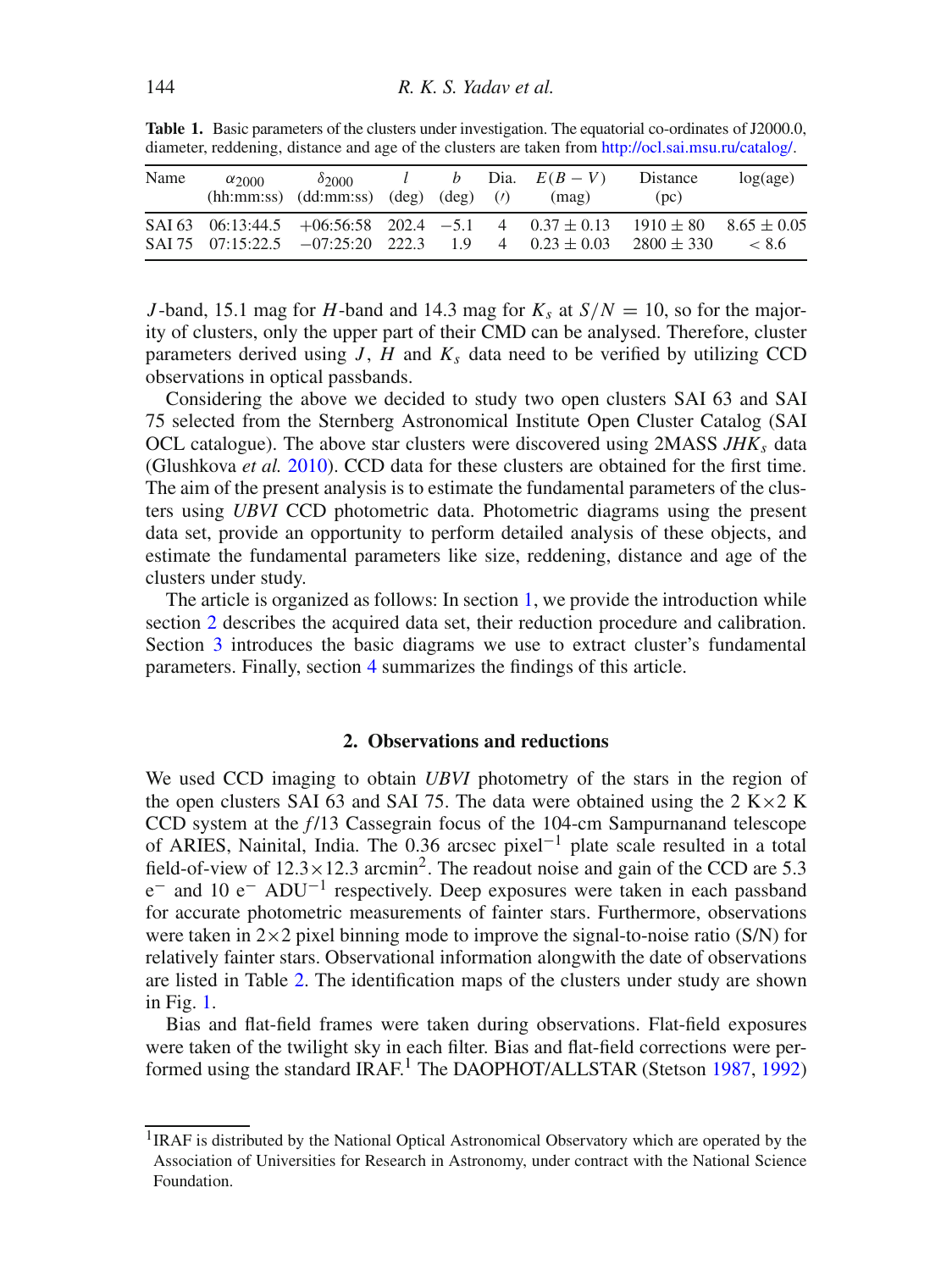<span id="page-2-0"></span>**Table 2.** Log of observations, with filters and exposure times information. SAI 63 was observed on February 03, 2011 while SAI 75 was observed on January 22, 2010.

| Objects       | Filters     | Exposure time<br>(in seconds)                                                                                               |
|---------------|-------------|-----------------------------------------------------------------------------------------------------------------------------|
| SAI 63        | H<br>B<br>V | $1500 \times 1,300 \times 1$<br>$1200 \times 2, 180 \times 2$<br>$900 \times 2, 120 \times 2$<br>$300 \times 2,60 \times 2$ |
| <b>SAI 75</b> | H<br>B<br>V | $1200 \times 2,300 \times 1$<br>$900 \times 2,240 \times 1$<br>$600 \times 2,180 \times 1$<br>$300 \times 2$                |

package was used to derive instrumental magnitudes. Quadratically varying Point Spread Functions (PSFs) were used to derive instrumental magnitudes. The magnitudes have been aligned to that of a deepest frame for each filter and the final catalogue have been created including all the objects identified in at least two filters. To transform instrumental magnitude into the standard system, we observed standard field Rubin 149 for SAI 63 and  $PG0918 + 029$  (Landolt [1992\)](#page-13-6) for SAI 75.

The calibration equations used in transformation from instrumental to standard system were

$$
u = U + A_0 + A_1 \times (U - B) + A_2 \times X,
$$
  
\n
$$
b = B + B_0 + B_1 \times (B - V) + B_2 \times X,
$$
  
\n
$$
v = V + C_0 + C_1 \times (B - V) + C_2 \times X,
$$
  
\n
$$
i = I + D_0 + D_1 \times (V - I) + D_2 \times X,
$$

<span id="page-2-1"></span>

Figure 1. Identification map of the stars in the field of SAI 63 and SAI 75. North is upwards, east is on the left. Filled circles of different sizes represent the brightness of the stars. The smallest size denotes stars of  $V \sim 20$  mag. The open circle represents the cluster size.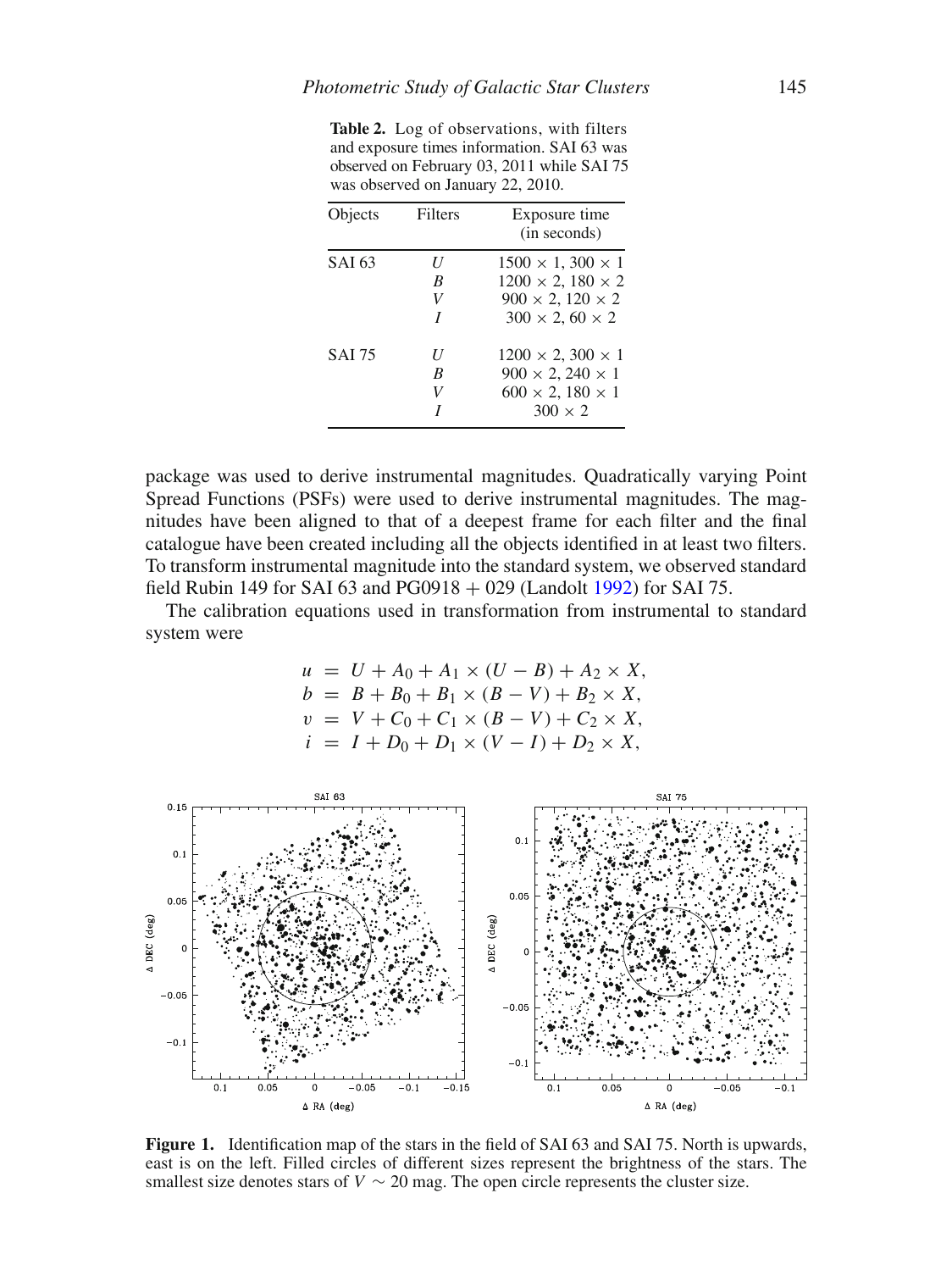|                                  | SAI 63                              | <b>SAI 75</b>                       |
|----------------------------------|-------------------------------------|-------------------------------------|
| A <sub>0</sub>                   | $8.26 \pm 0.01$                     | $7.92 \pm 0.01$                     |
| A <sub>1</sub><br>B <sub>0</sub> | $-0.09 \pm 0.02$<br>$5.98 \pm 0.01$ | $-0.11 \pm 0.02$<br>$5.64 \pm 0.01$ |
| B <sub>1</sub>                   | $-0.03 \pm 0.01$                    | $-0.03 \pm 0.01$                    |
| C <sub>0</sub><br>C <sub>1</sub> | $5.53 \pm 0.01$<br>$-0.05 \pm 0.01$ | $5.21 \pm 0.01$<br>$-0.06 \pm 0.01$ |
| $D_0$<br>$D_1$                   | $5.77 \pm 0.01$<br>$-0.03 \pm 0.01$ | $5.49 \pm 0.01$<br>$-0.06 \pm 0.01$ |
|                                  |                                     |                                     |

<span id="page-3-0"></span>**Table 3.** Calibration coefficients for SAI 63 and SAI 75.

where  $U$ ,  $B$ ,  $V$  and  $I$  are the standard magnitudes and  $u$ ,  $b$ ,  $v$  and  $i$  are the instrumental magnitudes. *X* is the airmass ranges from 1.0 to 1.4 in this observation. Mean extinction coefficients for the site have been used. The errors in zero points and colour coefficients are ∼0.01 mag as shown in Table [3.](#page-3-0)

The internal errors, as derived from DAOPHOT, in *U*, *B*, *V* and *I* magnitude are plotted against magnitudes in Fig. [2.](#page-3-1) This figure shows that the mean error is  $\leq 0.02$ mag at ∼15, 17 and 18 mag in *B*, *V* and *I* passbands respectively. For *B* magnitude, errors are  $\sim$ 0.03,  $\sim$ 0.05 and  $\sim$ 0.10 mag in the range of 15–17, 17–18 and 18–19 magnitudes respectively. The errors are ∼0.03 and ∼0.05 mag for the *V* range of 17– 18 and 18–19 magnitudes. For 18–19 *I* magnitude range, the mean error is ∼0.05 mag. The mean error is  $\leq 0.05$  mag at *U*  $\sim 14$  mag and reaches up to  $\sim 0.13$  mag at  $U \sim 18$  mag in the *U* passband. Photometric global (DAOPHOT + calibration) errors have also been determined by following Patat & Carraro [\(2001\)](#page-13-7) and is listed in Table [4.](#page-4-1) For the *V* filter, the errors are 0.05, 0.10 and 0.13 at  $V \sim 17.0$ , 19.0 and

<span id="page-3-1"></span>

Figure 2. Plot of error in magnitudes as a function of magnitude.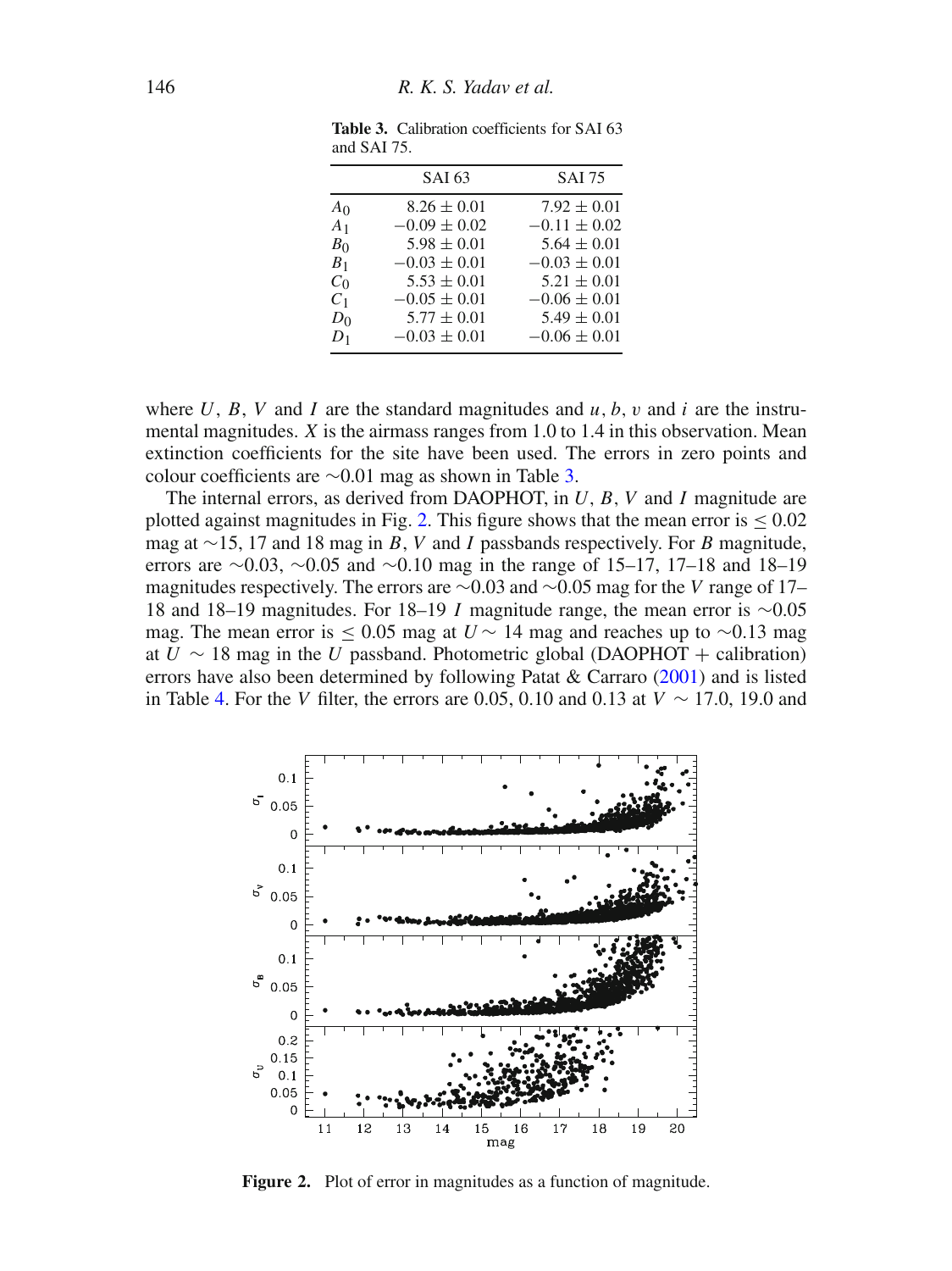| mag. range<br>V | $\sigma$ <sub>II</sub> | $\sigma_R$ | $\sigma_V$ | $\sigma_I$ |
|-----------------|------------------------|------------|------------|------------|
| $11 - 13$       | 0.04                   | 0.02       | 0.02       | 0.02       |
| $13 - 15$       | 0.06                   | 0.03       | 0.03       | 0.03       |
| $15 - 17$       | 0.08                   | 0.05       | 0.04       | 0.06       |
| $17 - 19$       | 0.15                   | 0.10       | 0.10       | 0.08       |
| $19 - 20$       |                        | 0.15       | 0.13       | 0.11       |

<span id="page-4-1"></span>**Table 4.** The rms global photometric errors as a function of *V* magnitude.

20.0 mag respectively. The final photometric data are available in electronic form at the SAI site<sup>[2](#page-4-2)</sup> and it can also be obtained from the authors.

The *X* and *Y* co-ordinates of the stars have been transformed to right ascension and declination of J2000. The Skycat software and Guide Star Catalogue (GSC) at ESO was used to determine an astrometric solution for our data. There were 192 stars common to our data and GSC catalogue. Using the IRAF tasks CCMAP and CCTRAN, we found the corresponding transformation and computed the individual celestial co-ordinates for all the detected stars. The transformations have an rms value of  $0^{\prime\prime}$ .1.

#### **3. Analysis of data**

### 3.1 *Size of the clusters*

<span id="page-4-0"></span>The Radial Density Profile (RDP) is used to estimate the size of the clusters under study. To determine the radial surface density of stars in a cluster, the imaged area has been divided into a number of concentric circles with respect to the centre given in Table [1](#page-1-0) in such a way that each zone contains a statistically significant number of stars. The number of stars in the innermost and outermost zones are 32 and 110 for SAI 63 and 29 and 155 for SAI 75 respectively. The number density of stars,  $\rho_i = N_i/A_i$ , where  $N_i$  is the number of stars and  $A_i$  is the area of the *i*-th zone. The density versus radius plots for SAI 63 and SAI 75 are shown in Fig. [3.](#page-5-0) A clear radiusdensity gradient present in Fig. [3](#page-5-0) confirms the existence of clustering. Following Bonatto  $& Bica (2009)$  $& Bica (2009)$ , we fit the RDP with

$$
\sigma(r) = \sigma_{bg} + \frac{\sigma_0}{1 + (r/r_c)^2}
$$

where  $\sigma_{bg}$  is the background density,  $\sigma_0$  is the central density of stars, and  $r_c$  is the core radius. This function is similar to that introduced by King [\(1962\)](#page-13-8) to describe the surface brightness profiles in the central parts of globular clusters. The shaded regions in Fig. [3](#page-5-0) represent the background density level present in the cluster region. We fit this function to the observed data points for both the clusters and use a  $\chi^2$ minimization technique to determine  $r_c$ ,  $\sigma_0$  and  $\sigma_{\rm bg}$ . As seen in Fig. [3,](#page-5-0) the fitting of the function shown with dotted line is satisfactory. The best fit solution provides the values and uncertainties in  $\sigma_{\text{bg}}$ ,  $\sigma_0$  and  $r_c$ , and the same are listed in Table [5](#page-5-1) for both the clusters. The core radii are  $1.3\pm0.2$  and  $1.2\pm0.5$  arcmin for the SAI 63 and

<span id="page-4-2"></span>[<sup>2</sup>http://ocl.sai.msu.ru](http://ocl.sai.msu.ru)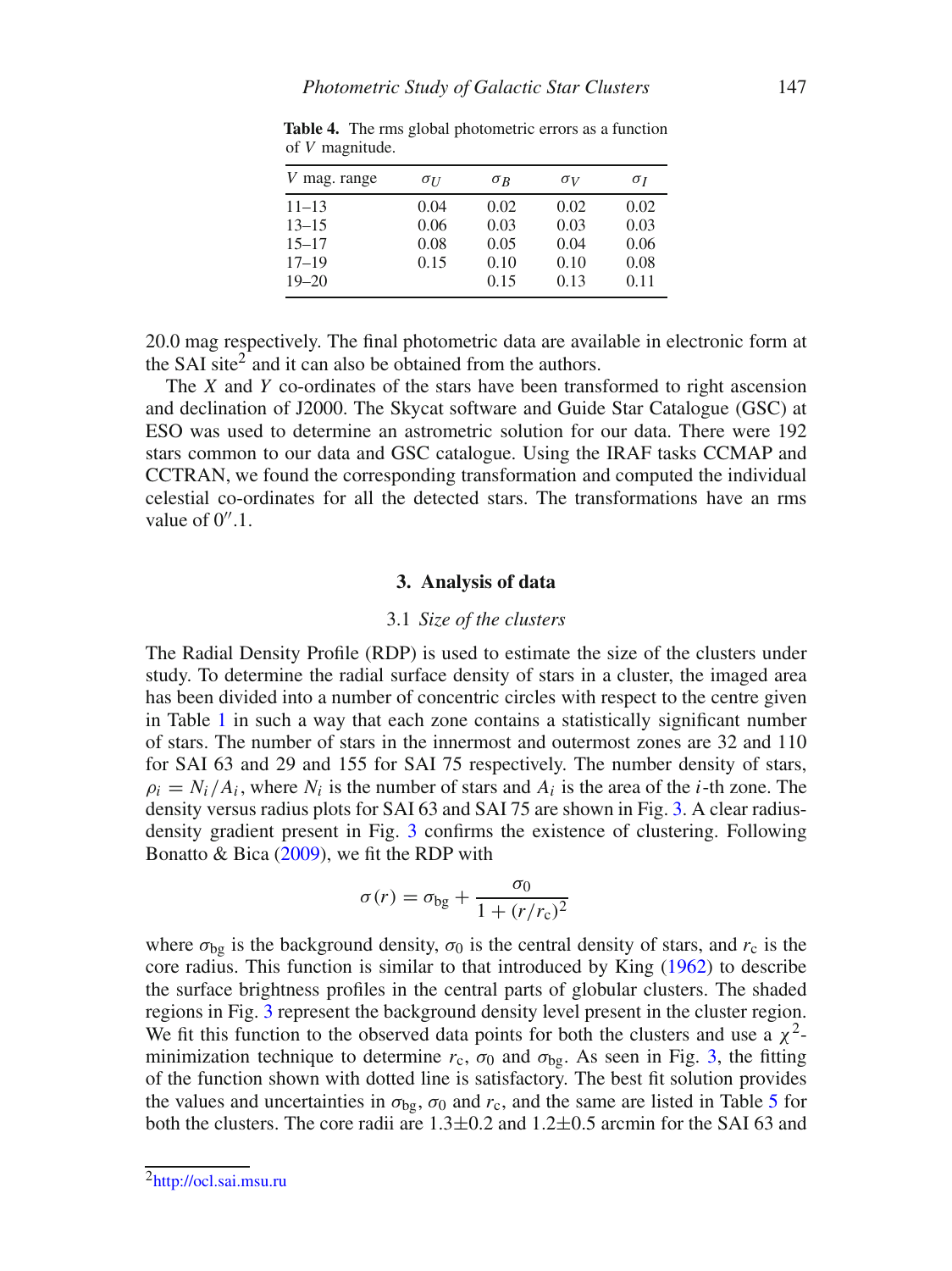<span id="page-5-0"></span>

Figure 3. The radial density profile for SAI 63 and SAI 75. The length of the error bar denotes error resulting from sampling statistics  $(=1/\sqrt{N}$ , where *N* is the number of stars used in the density estimation at that point). The dotted curves represent the fitted profile whereas shaded region represents the background density level. The width of the background density level shows the error in its determination.

SAI 75 clusters respectively. We also estimated the cluster radius, i.e. the distance from the centre where the cluster RDP and field fluctuations are statistically indistinguishable. The stars outside 1.5 times the radius listed in Table [1](#page-1-0) are considered to determine the field star density. The RDP indicates that the radius of the cluster is ∼3.5 and 2.5 arcmin for the SAI 63 and SAI 75 clusters respectively. Our derived value of radius is more than the value listed in Table [1.](#page-1-0) Present estimate of radii are better because it is determined by using more number of stars.

The density contrast parameter  $\delta_c = 1 + \sigma_0/\sigma_{bg}$  is estimated for both the clusters and are listed in Table [5.](#page-5-1) Present estimate of  $\delta_c$  for SAI 63 and SAI 75 is lower than the values  $7 \leq \delta_c \leq 23$  as expected from compact star clusters (Bonatto & Bica [2009\)](#page-12-1).

<span id="page-5-1"></span>**Table 5.** The derived values of core radius  $r_c$ , central density  $\sigma_0$  and background density  $\sigma_{bg}$  for SAI 63 and SAI 75. Densities are in no. of star/arcmin<sup>2</sup> unit.

| <b>Objects</b> | Radius<br>(arcmin) | $r_{\rm c}$<br>(arcmin) | $\sigma_0$    | $\sigma_{bg}$ | $\delta_{\rm C}$ |
|----------------|--------------------|-------------------------|---------------|---------------|------------------|
| SAI 63         | 3.5                | $1.3 \pm 0.2$           | $9.3 \pm 0.8$ | $2.6 \pm 0.3$ | $\sim$ 4.5       |
| <b>SAI 75</b>  | 2.5                | $1.2 \pm 0.5$           | $6.1 \pm 1.4$ | $4.2 \pm 0.5$ | $\sim$ 2.5       |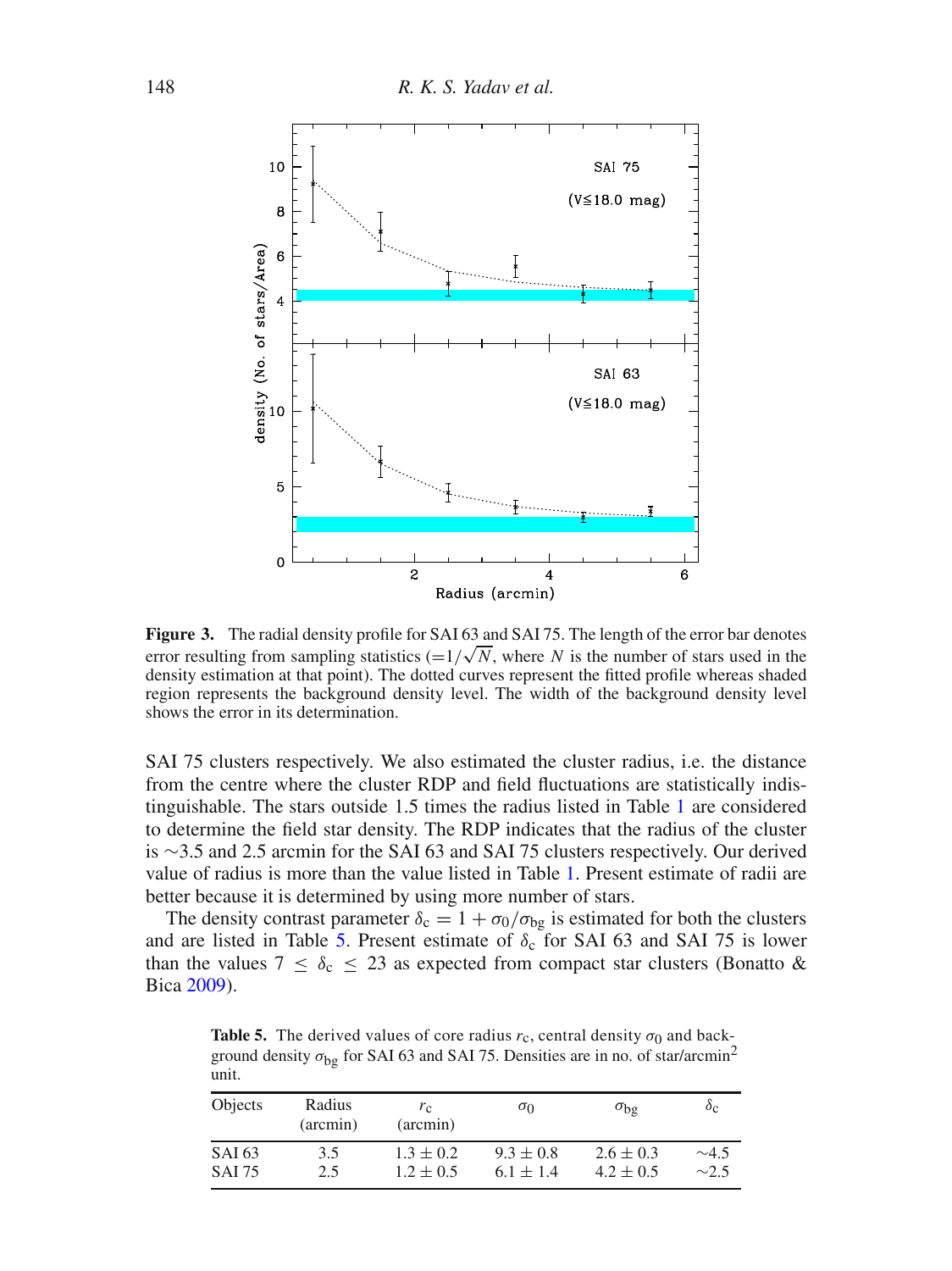### 3.2 *Apparent colour–magnitude diagrams*

<span id="page-6-1"></span>In Fig. [4](#page-6-0) we present *V*,  $(B - V)$  photometric colour–magnitude diagram of the cluster and field regions for both the clusters under study. Stars falling within the cluster radius are considered as cluster region stars while those outside the radius are field region stars. Field region CMDs for both the clusters are clearly dominated by foreground/background stars.

The CMD constructed by using the stars within the cluster radius for SAI 63 shows a main-sequence (MS) extending from  $V \sim 12.5$  to 16.0 mag. After  $V = 16.0$  mag it starts merging in the field region stars and is not seen clearly. However, the presence of this cluster seems to be secured by the visibility of MS compared to the field MS. It is difficult to say where the turn-off (TO) is located, but we tentatively identify it at  $V \sim 12.5$ ,  $(B - V) \sim 0.5$  mag. We shall estimate the basic parameters of the cluster in the next section.

The CMD of SAI 75 is shown in the right panel of Fig. [4.](#page-6-0) Stars within the cluster radius are considered to be the cluster region stars. CMD indicates that SAI 75 is a young cluster. A clear MS from  $V \sim 12.0$  mag to  $\sim 16.0$  mag is visible in the cluster area CMD. The MS of the cluster is prominent in comparison to the MS of field stars. MS fainter than 16.0 mag has more scatter and contamination due to field stars is also more evident. Because of this it is hard to delineate cluster members from the field stars only on the basis of their closeness to the main populated area of the CMD. The field star contamination is higher in comparison to the SAI 63 but it does not prevent us from recognizing an open cluster.

To know the frequency distribution of stars in the cluster and field regions we used *V*,  $(B-V)$  CMDs. Members were selected by defining blue and red envelope around the main-sequence which is shown in Fig. [4](#page-6-0) for both the clusters. A star is considered as a non-member if it lies outside the marked region in the CMDs. In Table [6,](#page-7-0) we have listed the expected number of cluster stars and field stars in different magnitude bins. The statistically expected number of cluster members  $(N_c)$  show that both the clusters are having poor main-sequence.

<span id="page-6-0"></span>

**Figure 4.** The *V*,  $(B-V)$  CMDs for the clusters SAI 63 and SAI 75 using the stars within the cluster radius (cluster region). Stars outside the cluster radius are also plotted as field region. Dotted lines show the blue and red envelope of the main-sequence.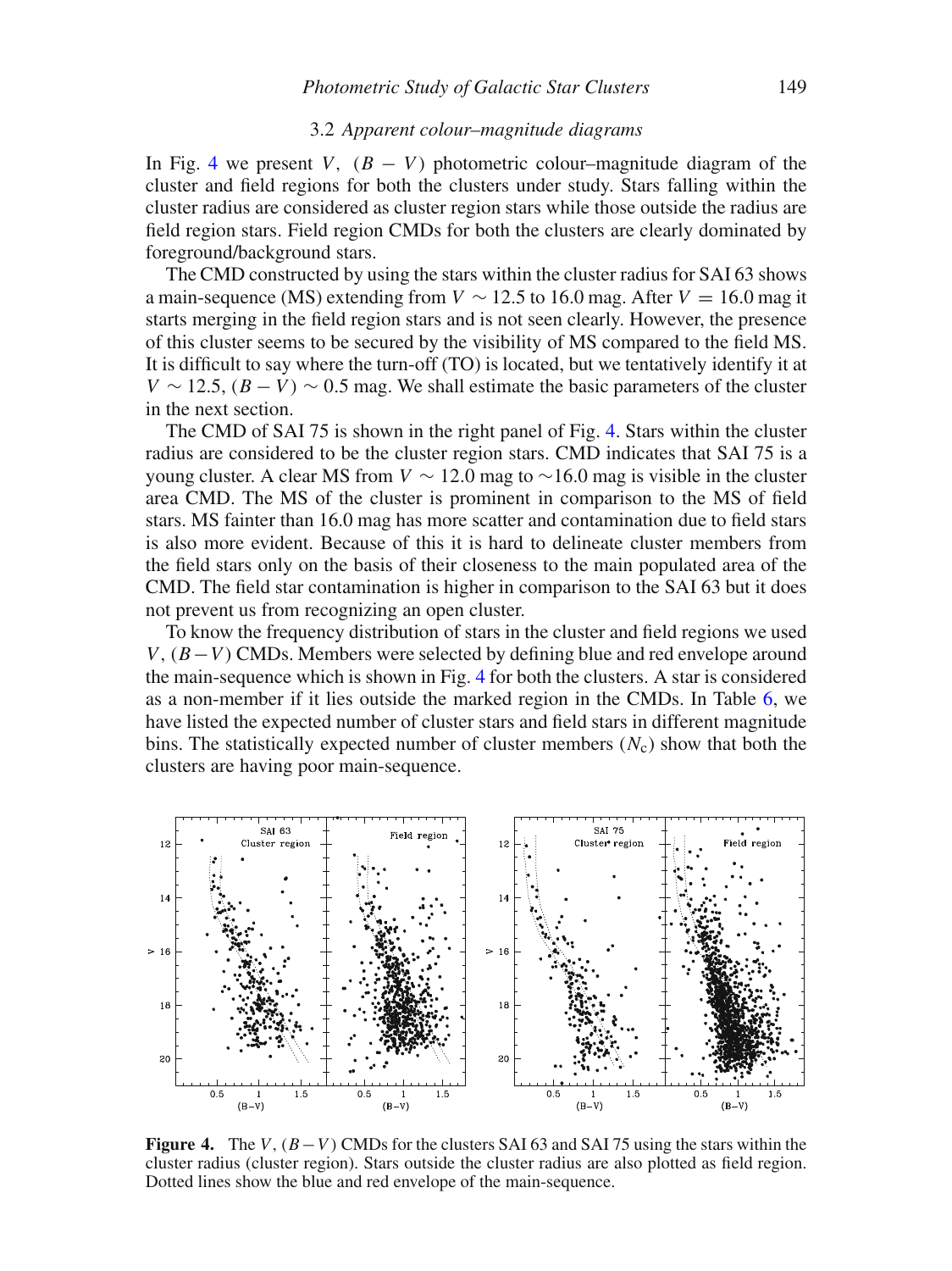<span id="page-7-0"></span>**Table 6.** Frequency distribution of the stars in the *V*,  $(B - V)$  diagram of the cluster and field regions.  $N_B$ ,  $N_S$  and  $N_R$  denote the number of stars in a magnitude bin blueward, along and redward of the cluster sequence respectively. The number of stars in the field and cluster regions are taken in the same area.  $N_C$  (difference between the  $N_S$  value of cluster and field regions) denotes the statistically expected number of cluster members in the corresponding magnitude bin.

|           | SAI 63         |         |       |              |          |       | <b>SAI 75</b>  |          |                |              |          |          |               |                |
|-----------|----------------|---------|-------|--------------|----------|-------|----------------|----------|----------------|--------------|----------|----------|---------------|----------------|
| V range   | Cluster region |         |       | Field region |          |       | Cluster region |          |                | Field region |          |          |               |                |
|           | $N_R$          | $N_{S}$ | $N_R$ | $N_B$        | $N_{S}$  | $N_R$ | $N_C$          | $N_B$    | $N_S$          | $N_R$        | $N_B$    | $N_{S}$  | $N_R$         | $N_C$          |
| $12 - 13$ | $\theta$       | 2       |       | $\Omega$     | $\Omega$ | າ     | 2              | $\Omega$ | $\overline{c}$ |              | $\Omega$ |          |               |                |
| $13 - 14$ | 0              | 6       | 5     |              | ∍        | 3     | 4              | $\theta$ | $\overline{4}$ |              |          | ∍        | $\mathcal{D}$ | 2              |
| $14 - 15$ |                |         | 10    |              |          |       | 6              |          | 4              | 5            | $\theta$ | $\Omega$ | 5             | $\overline{4}$ |
| $15 - 16$ | 4              | 22      | 16    | 5            | 3        |       | 19             | $\Omega$ | 8              | 10           | 0        |          | 8             | 6              |
| $16 - 17$ | 8              | 15      | 14    | 13           |          | 14    | 8              | 7        | 12             | 13           | 3        | 8        | 13            | $\overline{4}$ |
| $17 - 18$ | 33             | 16      | 14    | 36           | 14       | 9     | っ              | 13       | 16             | 12           | 16       | 11       | 10            | $\overline{4}$ |
| $18 - 19$ | 55             | 15      | 12    | 57           | 3        | 13    | 12             | 26       | 10             | 15           | 25       | 10       |               | $\Omega$       |

## 3.3 *Reddening of the clusters*

<span id="page-7-2"></span>Figure [5](#page-7-1) shows the  $(U - B)$  versus  $(B - V)$  diagrams for estimating the interstellar extinction towards the cluster direction. Stars within the cluster radius and selected in section [3.2](#page-6-1) have been used to derive the reddening in the direction of the clusters. We fit the intrinsic Zero-Age Main Sequence (ZAMS) given by Schmidt-Kaler (1982) assuming the slope of reddening  $E(U-B)/E(B-V)$  as 0.72. Visual fitting provides the value of  $E(B - V) = 0.44 \pm 0.05$  mag for the cluster SAI 63 and  $E(B - V) =$  $0.34 \pm 0.05$  mag for the cluster SAI 75. Our reddening estimates for the imaged region of the cluster SAI 63 agrees well within the error while it is more for the cluster SAI 75 (see Table [1\)](#page-1-0).

### 3.4 *Interstellar extinction in near-IR*

<span id="page-7-1"></span>To study the interstellar extinction in near-IR region, we combine our optical data with 2MASS near-IR *JHK<sup>s</sup>* data. Only good accuracy photometric data (*K*error



**Figure 5.** The  $(U - B)$  versus  $(B - V)$  diagrams of the stars in the cluster region for SAI 63 and SAI 75. The continuous curve represents the locus of Schimidt-Kaler's (1982) ZAMS while the dashed lines are the same ZAMS shifted by the values given in the text. The solid arrow indicates the reddening vector.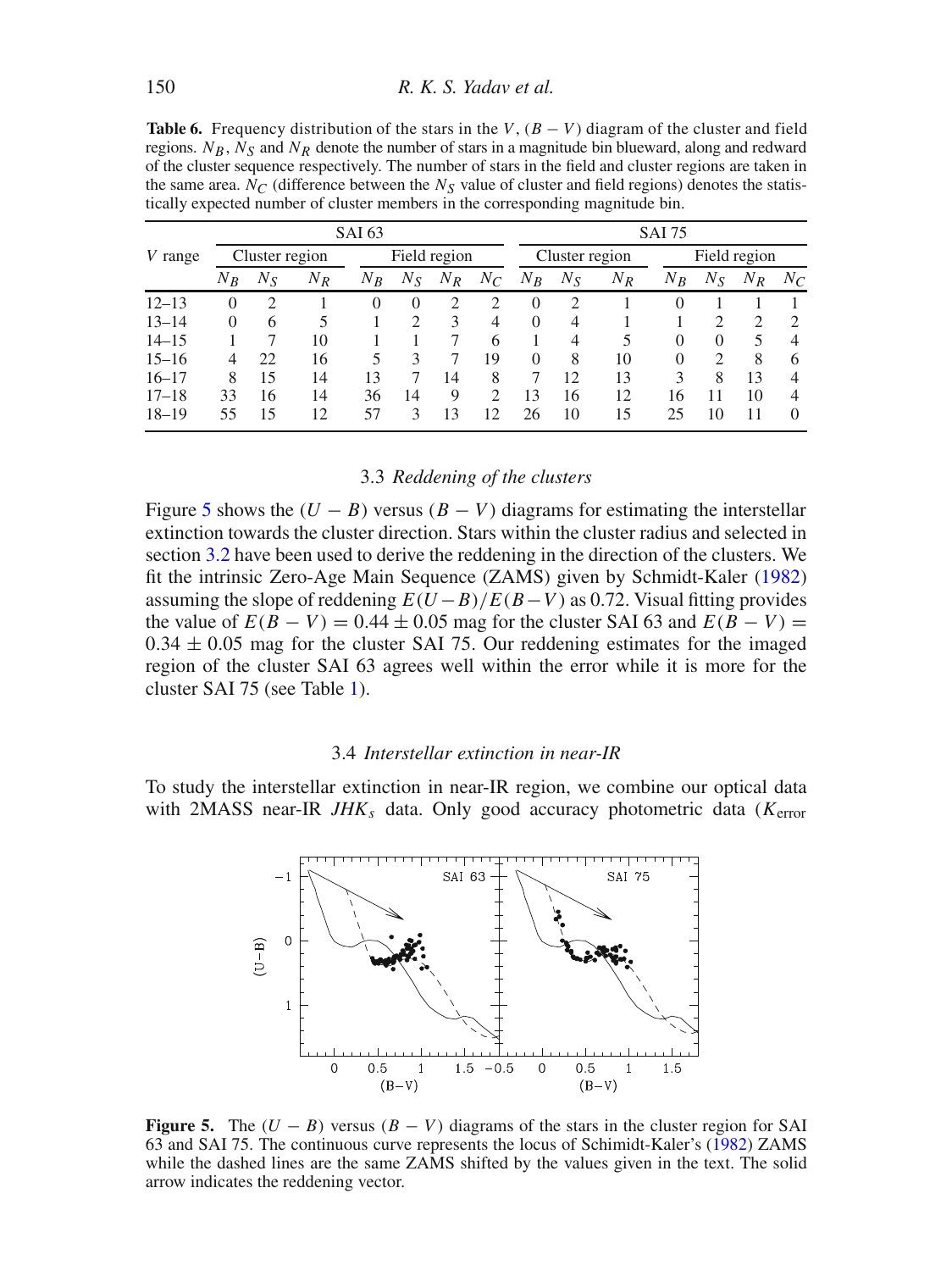$<$  0.08) were used in the present analysis. The  $K_s$  magnitudes were converted to  $K$ magnitudes following Persson *et al.* [\(1998\)](#page-13-9). The  $(J - K)$  versus  $(V - K)$  diagram for both the clusters is shown in Fig. [6.](#page-8-0) The stars plotted in this diagram are within the cluster's radius and selected in section [3.2.](#page-6-1) The ZAMS taken from Caldwell *et al.* (1993) is shown with the dotted line. The visually fitted ZAMS gives  $E(J - K)$  =  $0.23 \pm 0.05$  and  $E(V - K) = 1.30 \pm 0.07$  for SAI 63 and  $E(J - K) = 0.17 \pm 0.05$  and  $E(V - K) = 1.00 \pm 0.08$  for SAI 75. The ratio  $E(J - K)/E(V - K) = 0.18 \pm 0.05$ and 0.17±0*.*05 for SAI 63 and SAI 75 respectively, are in good agreement with the normal interstellar extinction value of 0.19 given by Cardelli *et al.* [\(1989\)](#page-13-10).

## 3.5 *Evaluation of age and distance*

Age and distance of the clusters are estimated by visually fitting the theoretical stellar evolutionary isochrones provided by Girardi *et al.* [\(2000\)](#page-13-11) for *Z* = 0*.*019. The detailed shape and position of the different features in the CMD depend mostly on the age and metallicity of the clusters.

*SAI 63:* We show the fitting of isochrones to  $V_0$ ,  $(U - B)_0$ ;  $V_0$ ,  $(B - V)_0$  and *V*<sub>0</sub>*,*  $(V - I)$ <sup>0</sup> intrinsic CMDs in Fig. [7](#page-9-0) using the reddening derived in section [3.3](#page-7-2) and normal interstellar extinction law. To reduce the field star contamination we plotted only those stars located within the cluster radius and selected in section [3.2.](#page-6-1) Three isochrones of  $log(age) = 8.60, 8.65$  and  $8.70$  and  $Z = 0.019$  have been superimposed on the CMDs. The overall fit of isochrones with CMDs is good. The detailed shape of MS and TO are reproduced. The best fitting isochrone provides  $log(age)$  = 8.65±0.05. The inferred distance modulus  $(m - M)_0 = 11.7 \pm 0.2$  mag provides a heliocentric distance of  $2.2 \pm 0.2$  kpc. The galactocentric distance is 10.5 kpc which is determined by assuming 8.5 kpc as the distance of the Sun to galactic centre. This cluster is nearer to SAI 75. Our distance estimate agrees well within the error with the value listed in Table [1.](#page-1-0) The galactocentric co-ordinates are  $X = -830$  pc,

<span id="page-8-0"></span>

**Figure 6.** The  $(J - K)$  versus  $(V - K)$  colour–colour diagram of the clusters under study. Stars shown in the diagram are as selected in section [3.2](#page-6-1) and within the cluster's radius. The dotted line is the ZAMS taken from Caldwell *et al.* (1993) while solid line is the same ZAMS shifted by the values provided in the text. The arrow lines represent the reddening vectors.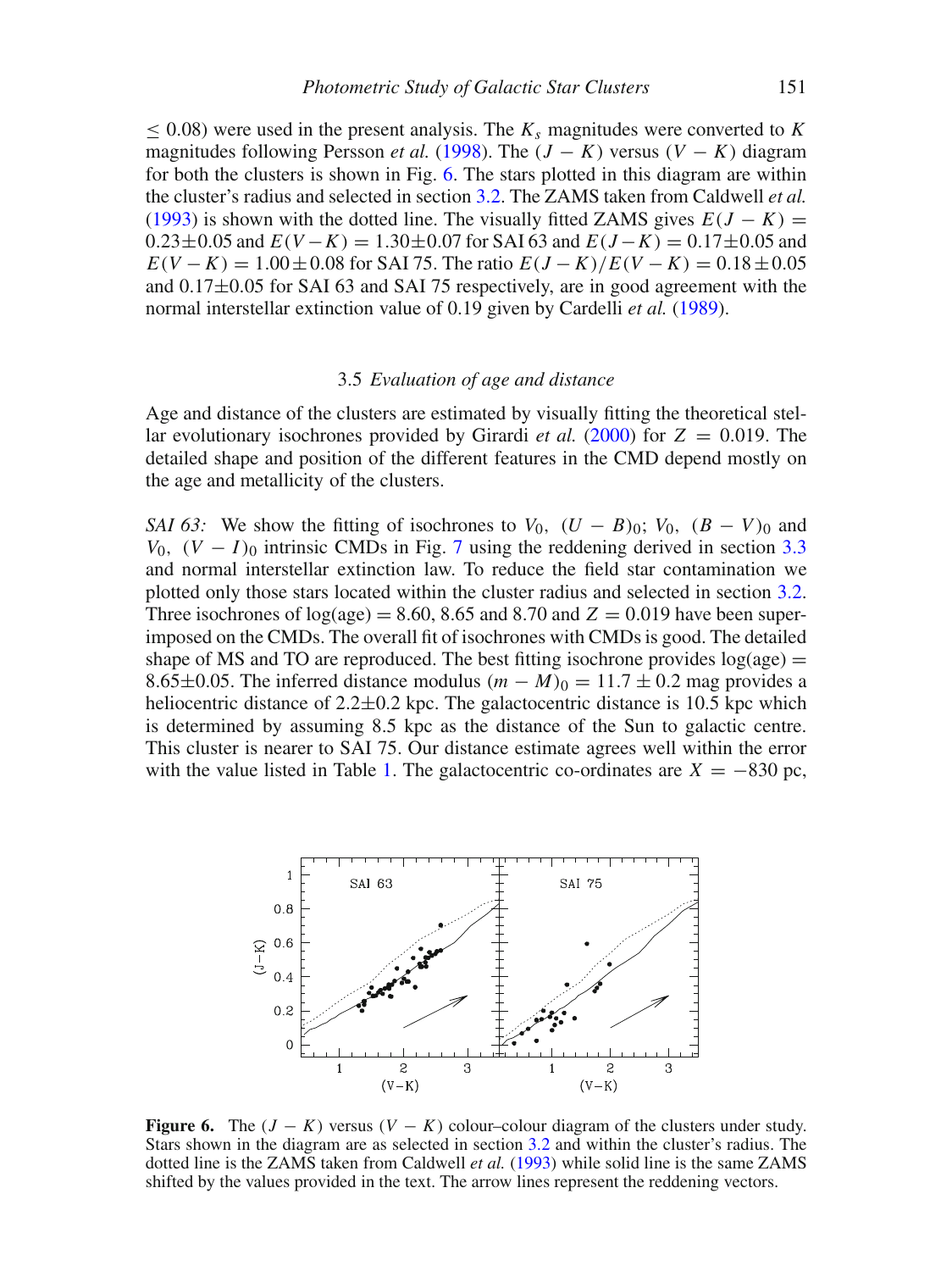<span id="page-9-0"></span>

**Figure 7.** The  $V_0$ ,  $(U - B)_0$ ;  $V_0$ ,  $(B - V)_0$  and  $V_0$ ,  $(V - I)_0$  reddening corrected CMDs for the cluster SAI 63 using stars within the cluster radius and selected in section [3.2.](#page-6-1) The solid lines are isochrones taken from Girardi *et al.* [\(2000\)](#page-13-11). Three isochrones of different age and  $Z = 0.019$  are shown in the CMDs.

 $Y = 2020$  pc and  $Z = -200$  pc. The value of *Z* indicates that this cluster is in the lower part of the galactic disk.

*SAI 75:* The CMD shown in Fig. [4](#page-6-0) for this cluster resembles a young cluster. To estimate the age and distance of this cluster we selected the photometric members using  $(U - B)$ ,  $(B - V)$  and  $V$ ,  $(B - V)$  diagrams. Individual reddening values have been estimated by means of the usual reddening free parameter  $Q = (U - B)$  $-0.72 \times (B - V)$  method. This method is very useful to isolate early spectral type (from O to A0) having common reddening, which are most probable cluster members.

In Fig. [8,](#page-10-0) we construct the reddening corrected CMDs in  $(U - B)_0$  versus  $V_0$ and  $(B - V)_0$  versus  $V_0$  planes for all the stars for which we could obtain a reddening estimate. Stars seem to form a tight sequence, confirming that they are good candidate members. Overimposed is the empirical ZAMS (dotted lines) given by Schmidt-Kaler (1982), and shifted by  $(m - M)_0 = 12.7$  mag. The same ZAMS has been shifted by 0.70 mag (long dash line) to have an idea of the MS broadening due to unresolved binaries. We can readily see that most of the member stars fall close to the ZAMS location. The ZAMS shifted by  $(m - M)_0 = 12.7 \pm 0.2$  provides a good fit to the bulk of the stars and implies that SAI 75 is located 3.5  $\pm$ 0.3 kpc away from the Sun. This cluster is located at 11.3 kpc from the galactic centre. The galactocentric co-ordinates are  $X = -2350$  pc,  $Y = 2600$  pc and  $Z = 115$  pc. The *Z* indicates that this object is in the upper part of the galactic disk.

We represent the  $(B - V)$  vs.  $(U - B)$  two colour diagram for SAI 75 in Fig. [5.](#page-7-1) Based on the position of the photometric members in the diagram, the photometric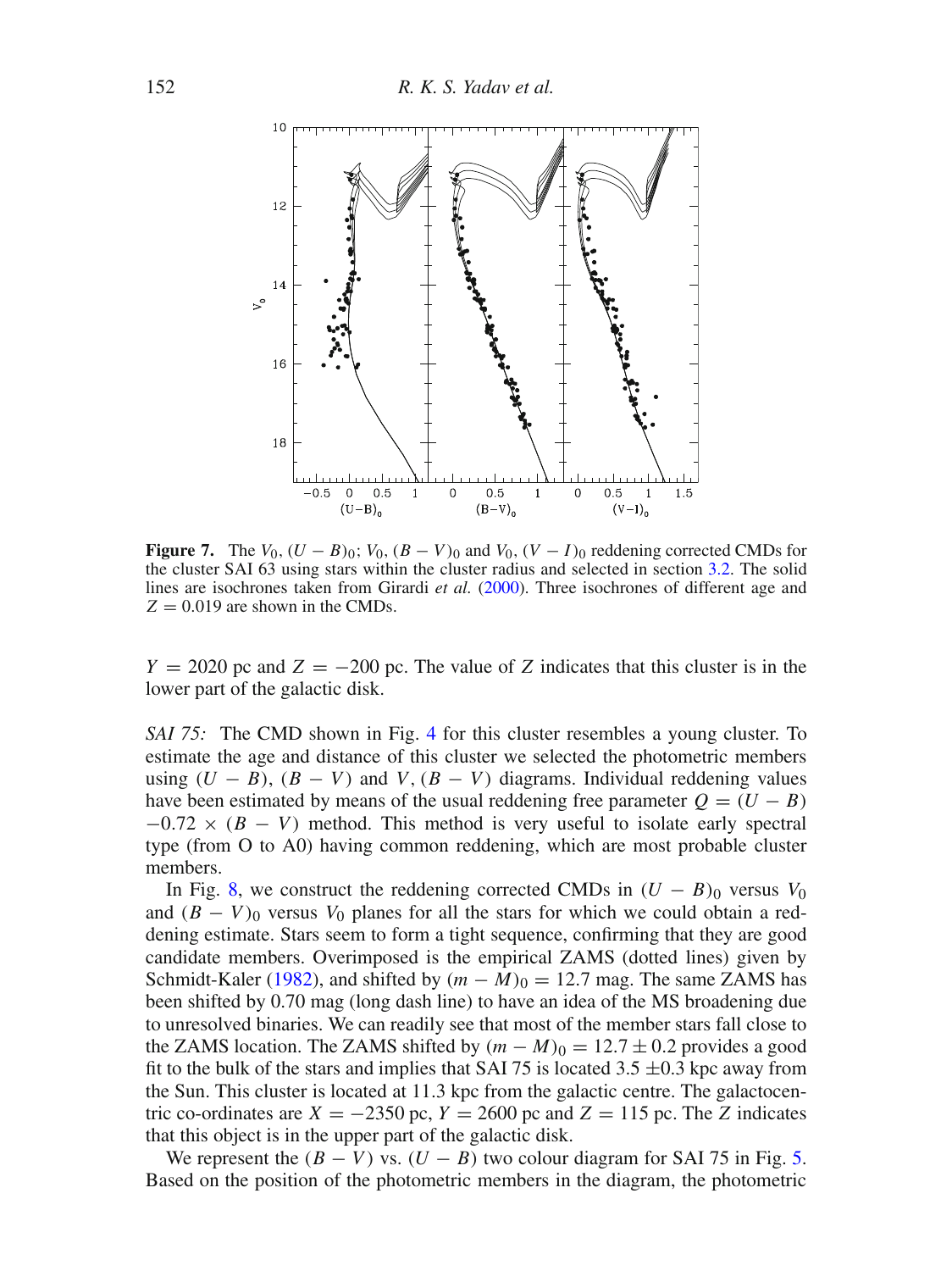<span id="page-10-0"></span>

**Figure 8.** The reddening corrected CMDs in  $(U - B)_0$  versus  $V_0$  and  $(B - V)_0$  versus  $V_0$ planes for the cluster SAI 75. The solid lines are isochrones taken from Girardi *et al.* [\(2000\)](#page-13-11) while dotted lines are the ZAMS taken from Schmidt-Kaler (1982).

spectral type of the brightest member can be determined as *B*5. If the *B*5 spectral type star is still present on the MS, we can derive an age around  $1 \times 10^8$  years for SAI 75. We checked this age estimate by fitting the theoretical isochrone of  $Z = 0.019$  given by Girardi *et al.* [\(2000\)](#page-13-11) in  $(B - V)_0$ ,  $V_0$  and  $(U - B)_0$ ,  $V_0$  CMD. The isochrone superimposed in the intrinsic CMD is presented in Fig. [8](#page-10-0) by dashed line. This isochrone is for the  $log(age) = 7.95$ . The overall fit is good in both the diagrams. This estimated age is in good agreement with the value derived using spectral type. Therefore, we conclude that SAI 75 is a young open cluster of  $log(age)$  =  $7.95 \pm 0.05$ .

#### 3.6 *Colour excess diagram*

In Fig. [9,](#page-11-0) we plot a colour-excess diagram to study the interstellar extinction law towards the cluster SAI 75 using optical and near-IR data. For this analysis, we selected the stars earlier than A0 spectral type by using colour–colour and colour– magnitude diagrams. We could not perform this analysis for SAI 63 due to the unavailability of early type stars in this cluster. The colour-excesses have been determined by comparing the colour of stars with intrinsic colours derived from the colour relations given by FitzGerald [\(1970\)](#page-13-12) for  $(U - B)$  and  $(B - V)$ ; Johnson & Morgan [\(1966\)](#page-13-13) for *(V* − *I)* and Koornneef [\(1983\)](#page-13-14) for *(V* − *J)*, *(V* − *H)* and *(V* − *K)*. The colour excess  $E(U - B)$ ,  $E(B - V)$ ,  $E(V - I)$ ,  $E(V - J)$ ,  $E(V - H)$  and  $E(V - K)$  are plotted against  $E(B - V)$  in Fig. [9.](#page-11-0) The solid straight line shown in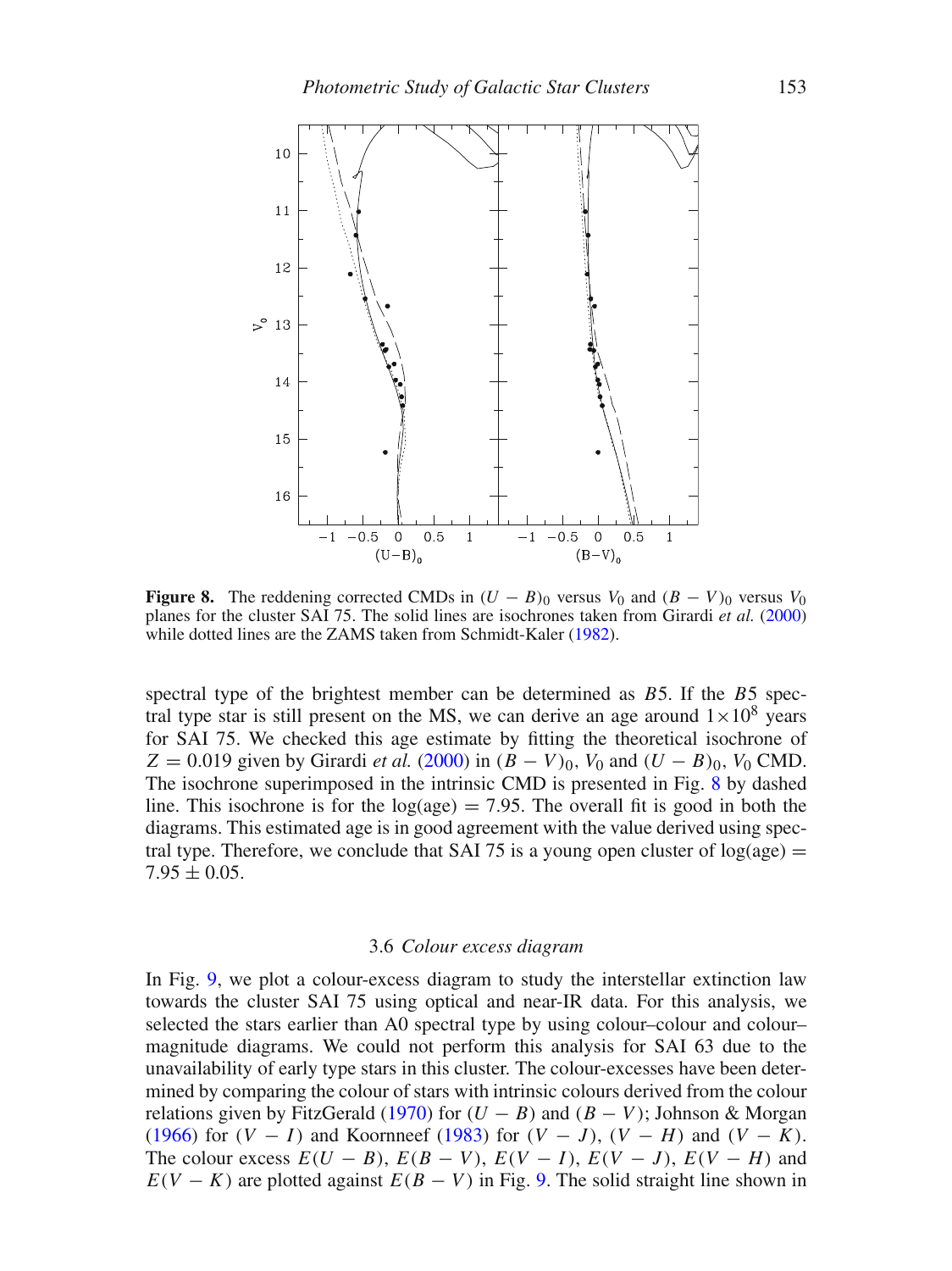<span id="page-11-0"></span>

**Figure 9.** The plot of  $E(U - B)$ ,  $E(V - I)$ ,  $E(V - J)$ ,  $E(V - H)$  and  $E(V - K)$  versus  $E(B - V)$  colour-excess diagram of the cluster SAI 75. The solid straight lines represent the least-squares linear fit to the data points.

the figure is the least-squares linear fit to the data points. The fit in all colour excess diagram indicates that data points are well represented by a linear relation. Scattering is more pronounced in the colour excess  $E(V - J)$ ,  $E(V - H)$  and  $E(V - K)$ because of large errors in *JHK* magnitudes. In Table [7,](#page-11-1) we have listed the slope of the straight lines that represent the reddening directions in the form of colour excess ratios. The normal colour excess ratios given by Cardelli *et al.* [\(1989\)](#page-13-10) are also listed in Table [7.](#page-11-1) The present colour excess ratios in the direction of SAI 75 generally agree within  $2\sigma$  error with those given for normal interstellar extinction law. This indicates that the interstellar extinction law is normal in the direction of SAI 75.

Furthermore, to understand the nature of extinction law, we have determined the value of *R*. We use the relation  $R = 1.1 \frac{E(V-K)}{E(B-V)}$  given by Whittet & van Breda [\(1980\)](#page-13-15), which is used for longer wavelengths. In this way we determined the value of *R*  $\sim$  3.3, which in agreement with the value of 3.1 for the normal extinction law.

<span id="page-11-1"></span>**Table 7.** A comparison of the extinction law in the direction of the cluster SAI 75 with a normal extinction law given by Cardelli *et al.* [\(1989\)](#page-13-10).

| Objects | $\frac{E(U-B)}{E(B-V)}$ | $rac{E(V-I)}{E(B-V)}$ | $rac{E(V-J)}{E(B-V)}$ | $rac{E(V-H)}{E(B-V)}$ | $rac{E(V-K)}{E(B-V)}$ |
|---------|-------------------------|-----------------------|-----------------------|-----------------------|-----------------------|
| Normal  | 0.72                    | 1.60                  | 2.22                  | 2.55                  | 2.74                  |
| SAI 75  | $0.81 \pm 0.18$         | $1.31 \pm 0.19$       | $2.13 \pm 0.70$       | $3.01 \pm 0.65$       | $3.01 \pm 0.75$       |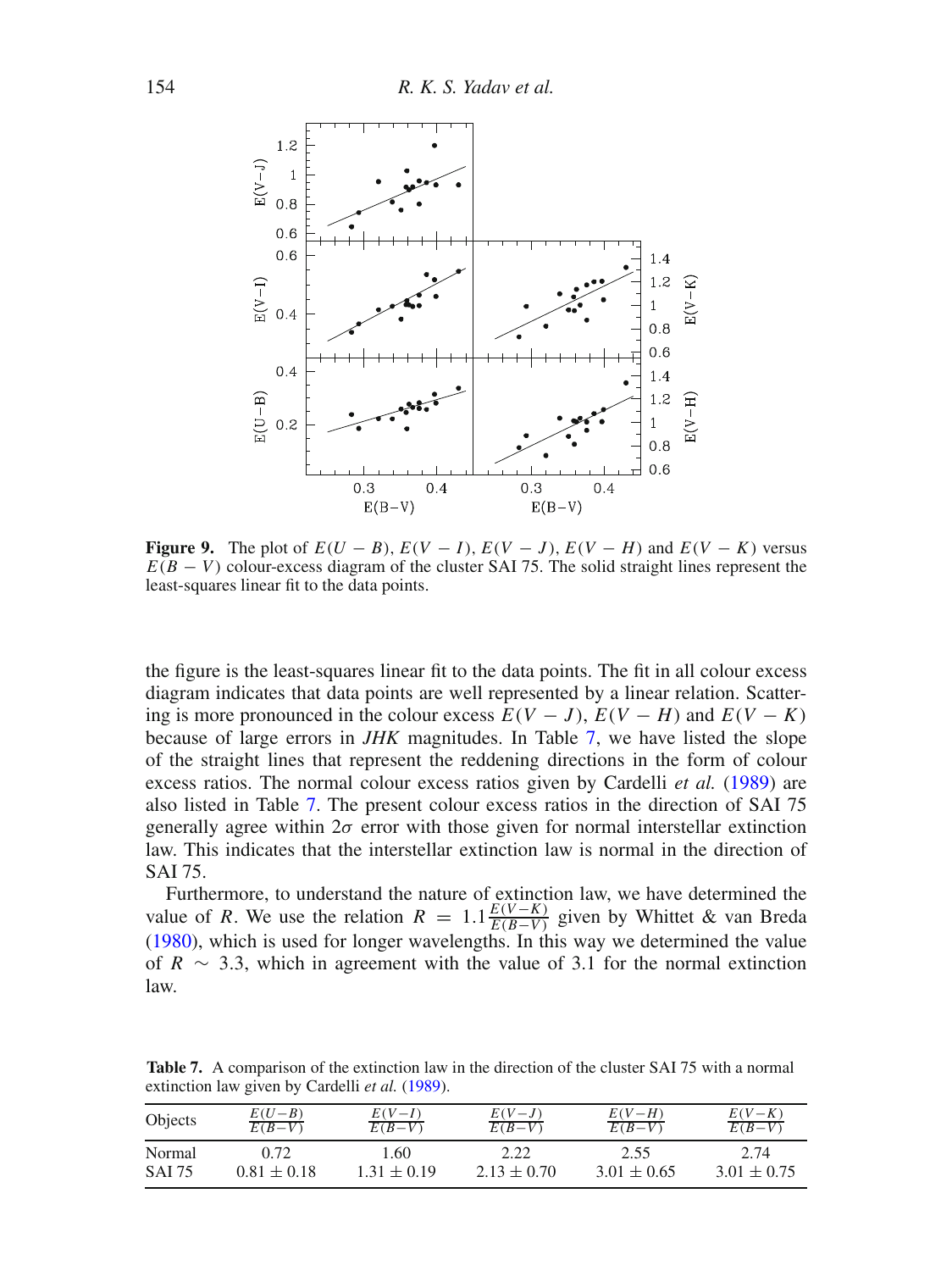<span id="page-12-2"></span>**Table 8.** The derived fundamental parameters of the clusters considered in the present study. *X*, *Y* and *Z* are the galactocentric co-ordinates and  $R_{GC}$  is the galactocentric distance of the clusters. The co-ordinate system is such that the *Y*-axis connects the Sun to the galactic centre, while the *X*-axis is perpendicular to that. *Y* is positive in the anticentre direction, and *X* is positive in the first and second galactic quadrants (Lynga [1982\)](#page-13-16).

| Objects       | $E(B-V)$<br>(mag) | Distance<br>(kpc) | (nc)    | (pc) | ∠<br>(pc) | $R_{GC}$<br>(kpc) | log(age)        |
|---------------|-------------------|-------------------|---------|------|-----------|-------------------|-----------------|
| SAI 63        | $0.44 \pm 0.05$   | $2.2 \pm 0.2$     | $-830$  | 2020 | $-200$    | 10.5              | $8.65 \pm 0.05$ |
| <b>SAI 75</b> | $0.34 \pm 0.05$   | $3.5 \pm 0.3$     | $-2350$ | 2600 | 115       | 11.3              | $7.95 \pm 0.05$ |

## **4. Conclusions**

<span id="page-12-0"></span>In this paper we presented *UBVI* CCD photometry for the two open clusters SAI 63 and SAI 75. The result is summarized in Table [8.](#page-12-2) Our results can be summarized as follows:

- (1) The radial density profiles of the clusters indicate the existence of grouping. The radius of the clusters SAI 63 and SAI 75 are 3.5 and 2.5 arcmin respectively. The corresponding linear sizes are 2.2 and 2.5 pc respectively.
- (2) Using two color diagram  $(U B)$  versus  $(B V)$ , we estimated  $E(B V) =$  $0.44 \pm 0.05$  for SAI 63 and  $0.34 \pm 0.05$  for SAI 75. The *JHK* data in combination with the optical data provide  $E(J - K) = 0.23 \pm 0.05$  and  $E(V - K) =$  $1.30 \pm 0.07$  for SAI 63 and  $E(J - K) = 0.17 \pm 0.05$  and  $E(V - K) = 1.00 \pm 0.07$ 0.08 for SAI 75 respectively.
- (3) Distances to the clusters are determined as  $2.2 \pm 0.2$  and  $3.5 \pm 0.3$  kpc for SAI 63 and SAI 75 respectively. An age of  $450 \pm 50$  Myr for SAI 63 and  $90 \pm 10$  Myr for SAI 75 is determined by comparing the isochrones of  $Z = 0.019$  given by Girardi *et al.* [\(2000\)](#page-13-11) using reddening corrected colour–magnitude diagrams.
- (4) Colour excess diagram for SAI 75 shows that cluster members generally follow the normal interstellar extinction law.

### **Acknowledgements**

This work has been financially supported by the Department of Science and Technology India (Project No. INT/RFBR/P-40) and by the Russian Foundation for Basic Research (Project No. 09-02-92669-IND-a). The authors are grateful to Mr. Devesh P. Sariya for his help during observations. This publication makes use of data products from the Two-Micron All Sky Survey, which is a joint project of the University of Massachusetts and the Infrared Processing and Analysis Center/ California Institute of Technology, funded by the National Aeronautics and Space Administration and the National Science Foundation.This research has made use of the SIMBAD database, operated at CDS, Strasbourg, France.

#### **References**

<span id="page-12-1"></span>Bonatto, C., Bica, E. 2009, *MNRAS*, **397**, 1915.

Caldwell, J. A. R., Cousins, A. W. J., Ahlers, C. C., van Wamelen, P., Maritz, E. J. 1993, South African Astron. Observatory, Circ. No. 15.